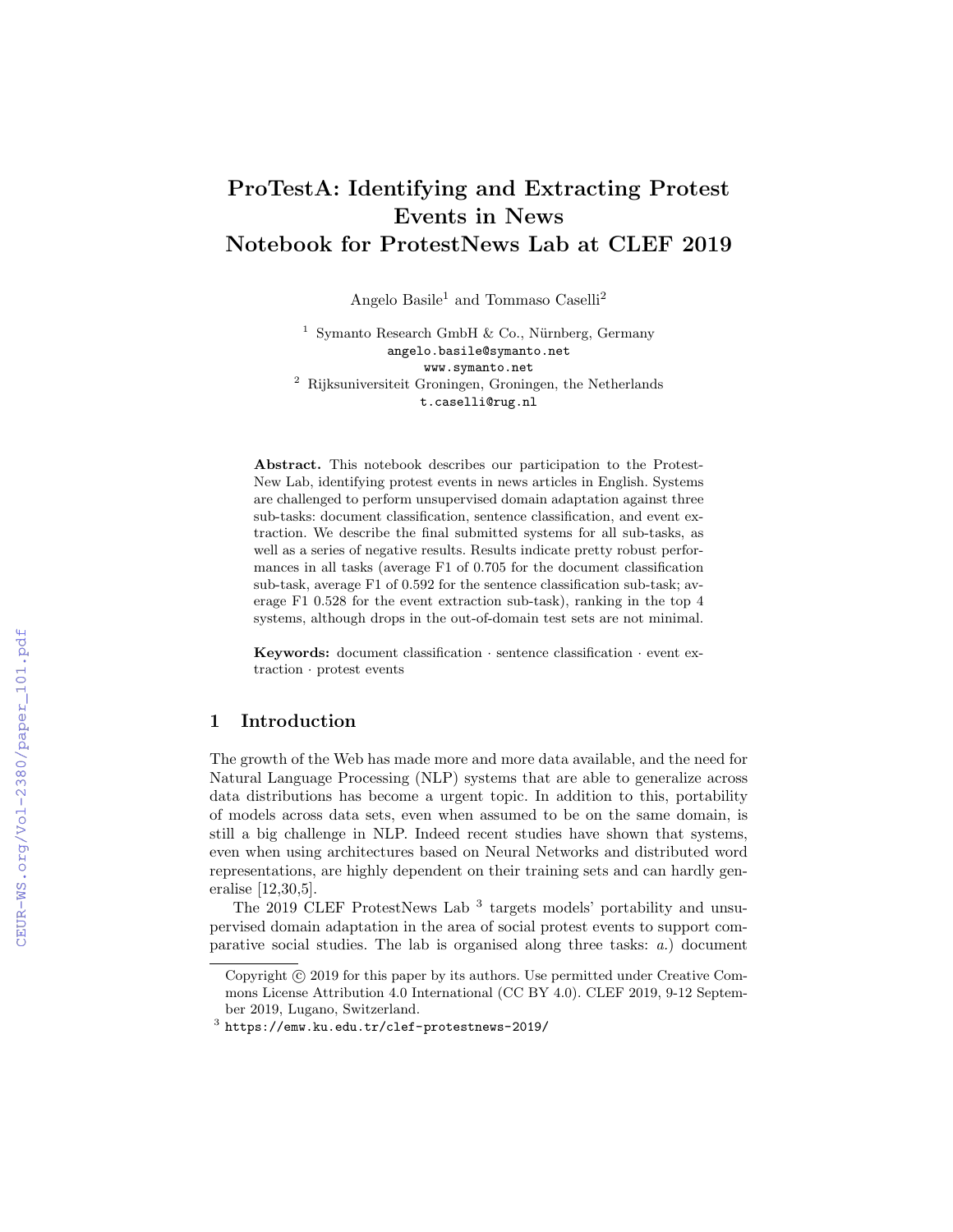classification (Task 1); b.) sentence classification (Task 2); and c.) event trigger and argument extraction (Task 3).

Task 1 and 2 are essentially text classification tasks. The goal is to distinguish between documents and sentences that report on or contain mentions of protest events. Task 3 is an event extraction task, where systems have to identify the correct event trigger, in this case a protest event, and its associated arguments in every sentence of a document.

As described in [7], the creation of the data sets followed a very detailed procedure to ensure maximal agreement among the annotators as well as to avoid errors. Furthermore, the task is designed as a cascade of sub-tasks: first, identify if a document reports a protest event (Task 1), then identify which sentences are actually describing the protest event in the specific document (Task 2), and, finally, for each protest event sentence, identify the actual event mention(s) and its arguments (Task 3). However, there is no overlap among the training and test data of the three tasks.

As already mentioned, the lab's main challenge is unsupervised domain adaptation. The lab organisers made available training and development data for one domain, namely news reporting protest events in India, and asked the participants to test their models both on in-domain data and on out-of-domain ones, namely news about protest events in China. In the remainder of the notebook, we will refer to these two test distributions as India and China.

When analysing the three tasks, it seems evident that the first two tasks are very similar and can be targeted with a common architecture, and possibly features, modulo the granularity of the text message, i.e. full document vs. sentences. On the other hand, the third task requires a dedicated and radically different approach.

In the remainder of this contribution, we illustrate the systems we developed for the final submissions, and provide some data analysis that may help understand the drops in performance across the two test data. We also describe and reflect on what we tried but did not work as expected.

# 2 Final Systems

The three tasks have been addressed with two separate systems. In particular, for Task 1 and 2, we opted for a feature based stacked ensemble model based on a set of different basic Logistic Regression classifiers, while for Task 3, we used a Bi-LSTM architecture optimized for sequence labelling task.

#### 2.1 Training Materials

The lab organisers made available training and development data for each task. Table 1, summarises the distributions of the labels of the training and development data for Task 1 and 2, i.e. document and sentence classification, respectively. As the figures show, the positive class, i.e. the protest documents or sentences, is pretty much unbalanced with respect to the negative one, i.e.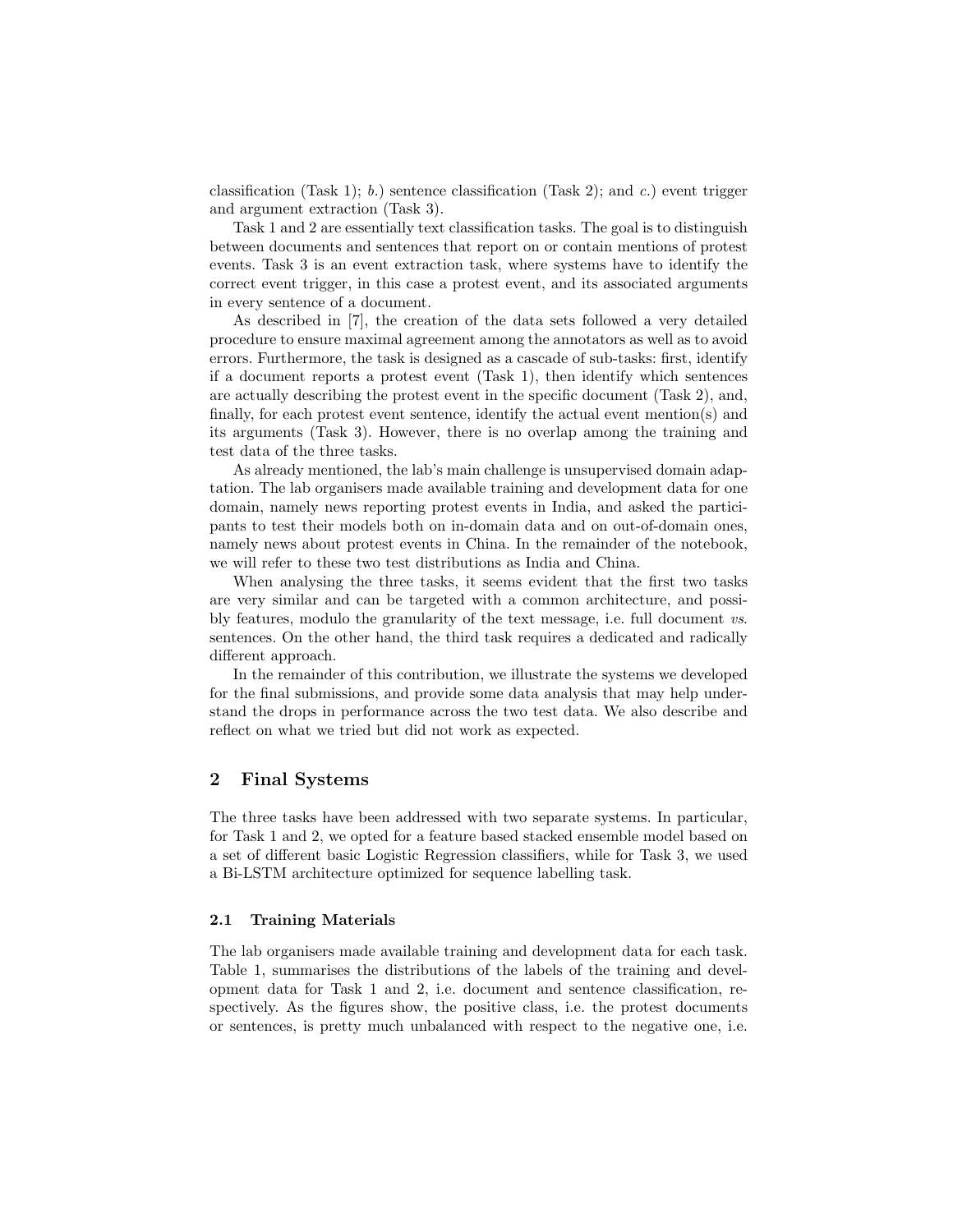non-protest, ranging between 22.41% for Task 1 to 16.78% in Task 2 in training. The distribution of the classes is mirrored in the development data, with minor differences for Task 2, where the positive class is slightly bigger than the negative one (20.81% vs. 16.78%). For training our systems, we did not use any additional training material. The development data was used to identify which methods to use for the final systems rather than fine tuning the models, given the fact that at test time the models has to perform optimally for two different data distributions, in- and out-of-domain (India vs. China).

Table 1. Distributions of classes for training and development for Task 1 and Task 2. Numbers in parentheses indicate percentages.

| Task                                                                              | $\mathbf{Data}\ \mathbf{set}$ | Protest Not Protest             |  |
|-----------------------------------------------------------------------------------|-------------------------------|---------------------------------|--|
| $\fbox{Task 1 (Document Classification) } \overline{\text{Train}} \\ \text{Dev.}$ |                               | $769 (22.41\%) 2,661 (77.58\%)$ |  |
|                                                                                   |                               | $102(22.31\%)$ 355 (77.68%)     |  |
| Task 2 (Sentence Classification )                                                 | Train                         | 988 (16.78%) 4,897 (83.21%)     |  |
|                                                                                   | Dev.                          | 138 (20.81%) 525 (79.18%)       |  |

Table 2 illustrates the distribution of the annotations for Task 3, i.e. event trigger and argument detection. The data was released in the form of tabdelimited files, with two columns only: the first with pre-tokenized tokens and the second with labels for both event triggers and arguments. Overall, seven different argument types were annotated, namely participant, organiser, target, etime (event time), place, fname (facility name), and loc (location). The role set is inspired by the Automatic Content Extraction (ACE) guidelines for events <sup>4</sup> , and especially the event types Attack and Demonstrate, although the organisers have a finer granularity for locations, as well as for people, or entities, involved in a protest distinguishing, for instance, between organisers, targets, and actual participants. The annotation are encoded in a BIO scheme (Beginning, Inside, Outside), resulting in different alphabets for event triggers (e.g. B-trigger, Itrigger and O) and each of the arguments (e.g. O, B-organiser, I-organiser, B-etime, I-etime, etc.).

Table 2. Distribution of event triggers and arguments for Task 3.

| <b>Annotations Train Dev</b> |           |  |
|------------------------------|-----------|--|
| Event Triggers 844 126       |           |  |
| Arguments                    | 1,895 288 |  |

The training data contains 250 documents and a total of 594 sentences, while the development set is composed by 36 documents for a total of 171 sentences.

 $^4$  https://www.ldc.upenn.edu/sites/www.ldc.upenn.edu/files/

english-events-guidelines-v5.4.3.pdf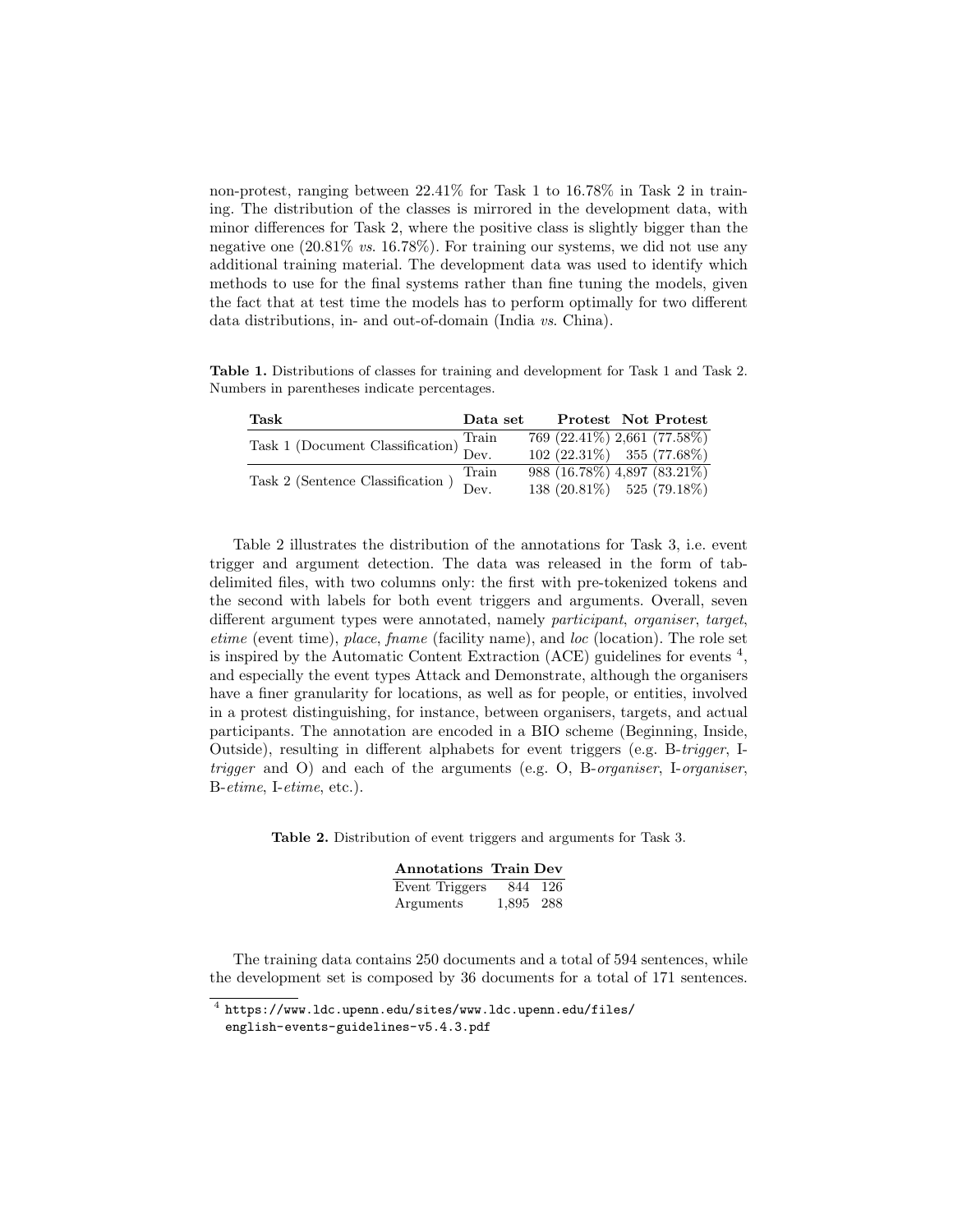The average amount of event trigger per sentence is 1.41 in training and 1.35 in development, indicating that multiple event triggers are available in the same sentence. As for the arguments, the average per event trigger is 2.24 in training and 1.85 in development, indicating both that arguments are shared among event triggers in the same sentences and that not all arguments are available in every sentence. Similarly to Task 1 and 2, only the available training data was used to train the system.

#### 2.2 Classifying Documents and Sentences (Task 1 and Task2)

The document and sentence classification tasks have been formulated as standard classification tasks. In the perspective of maximizing the system results on both test distributions, we have developed a stacked ensemble model of Logistic Regression classifiers, following a previously successful implementation that showed robust portability [18].

We extracted three different sets of features. Each set of features was used to train a basic Logistic Regression classifier, as available in the scikit learn platform [20], and obtain a 10-fold cross-validation prediction for each training set. This means that for each document/sentence, we have 3 basic classifiers as well as their corresponding predictions, resulting in a total of 6 meta level features (3 classifiers X 2 classes per each task) per document/sentence as input for the final meta-classifier. The meta-classifier is an additional Logistic Regression classifier. In training, we have used the default value of the C parameter and balanced class weights. Pre-processing of the data is limited to lowercase, and removal of special characters (e.g.  $\#$ ,  $*,$   $($ ,  $\dots)$ ) and digits.

Word embeddings features We used the pre-trained FastText embedding [3] for English with 300 dimensions and sub-word information. <sup>5</sup> For each document/sentence, we obtain a 300 dimension representation by applying average pooling on the token embeddings, any time that a token is not present in the embedding vocabulary, we extract sub-words of length 3 or greater and check if they are present in the embeddings. This is a strategy to maximize the information in the training data as well as to reduce out of vocabulary (OOV) tokens across the different test distributions.

Most important token and character n-grams features These two sets of features have been identified as useful features to increase the robusteness and portability of the models across data sets. The features have been extracted by performing two sets of TF-IDF scores over each training data (i.e. Task 1 and Task 2) to select the most important tokens and characters  $n$ -gram per class (i.e. protest documents/sentences vs. non-protest documents/sentences). For each extracted token, the maximum and minimum cosine similarity is obtained with respect to all tokens in a document/sentence using the FastText embeddings. Similarly to

fasttext.cc/docs/en/english-vectors.html.

<sup>5</sup> We used the wiki-news-300d-1M-subword.vec model, available at https://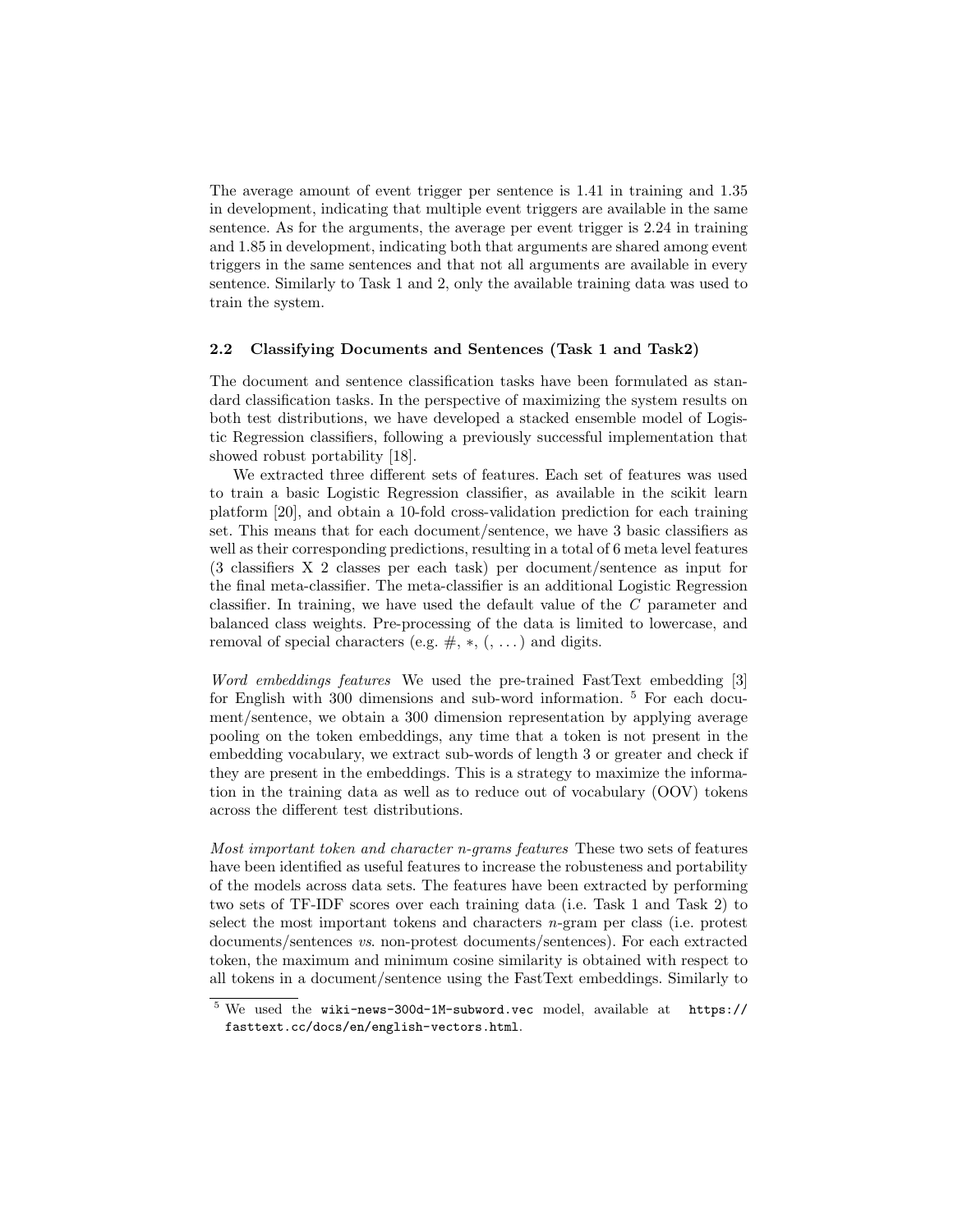the word embeddings feature, in case a token is not present in the embeddings, we checked for sub-words embeddings. The character  $n$ -grams are represented by means of Boolean features indicating whether they are present or not in the document/sentence, thus capturing and representing different information.

Table 3 illustrates the settings used to tune the system for each test distributions and task. The amounts of token and character n-grams varies per task as well as per test distribution. Although more experiments are needed, during the submission phase and quite not surprisingly, we observed that the higher the number of tokens and character  $n$ -grams is extracted, the better the model performs on the same test data distribution, thus loosing in portability (for instance, with 4,000 token n-grams and 1,000 characters n-grams, the F1 of Task 2 on China drops to 0.553 to 0.536).

Table 3. Most important tokens and character n-grams features for Task 1 and Task 2 across the two test distributions, i.e. India and China.

|                    | reature Type Test Set Amount |       |       |
|--------------------|------------------------------|-------|-------|
|                    | Tokens                       | India | 8,000 |
| TASK <sub>1</sub>  | Char. $n$ -grams India       |       | 750   |
|                    | <b>Tokens</b>                | China | 4,000 |
|                    | Char. $n$ -grams China       |       | 750   |
| $\mathbf{\hat{c}}$ | Tokens                       | India | 4,000 |
|                    | Char. $n$ -grams India       |       | 1,000 |
| <b>TASK</b>        | <b>Tokens</b>                | China | 2,000 |
|                    | Char. $n$ -grams China       |       | 500   |

Feature Type Test Set Amount

### 2.3 Extracting Events and their Arguments (Task 3)

We framed the event mention and argument extraction task as a supervised sequence labelling classification problem, following a well established practice in NLP [1,8,26,2,19]. In particular, given a sentence, S, the system is asked to identify all linguistic expressions  $w \in S$ , where w is a mention of a protest event,  $ev_w$ , as well as all linguistic expressions  $y \in S$  where y is a mention of an argument,  $arg_u$ , associated to a specific event mention  $ev_w$ .

We have implemented a two-step approach using a common sequence labelling model based on a publicly available Bi-LSTM network with a CRF classifier as last layer  $[25]$ . <sup>6</sup> In more details, we developed two different models: first, we detect event trigger mentions, and subsequently, the event arguments (and their roles). Such an approach is inspired by SRL architectures [27], where first predicates are identified and disambiguated, and afterwards the relevant arguments are labelled. In our case, we first identify sentences that contain relevant event triggers, and then look for event arguments in these sentences.

 $^6$ https://github.com/UKPLab/emnlp2017-bilstm-cnn-crf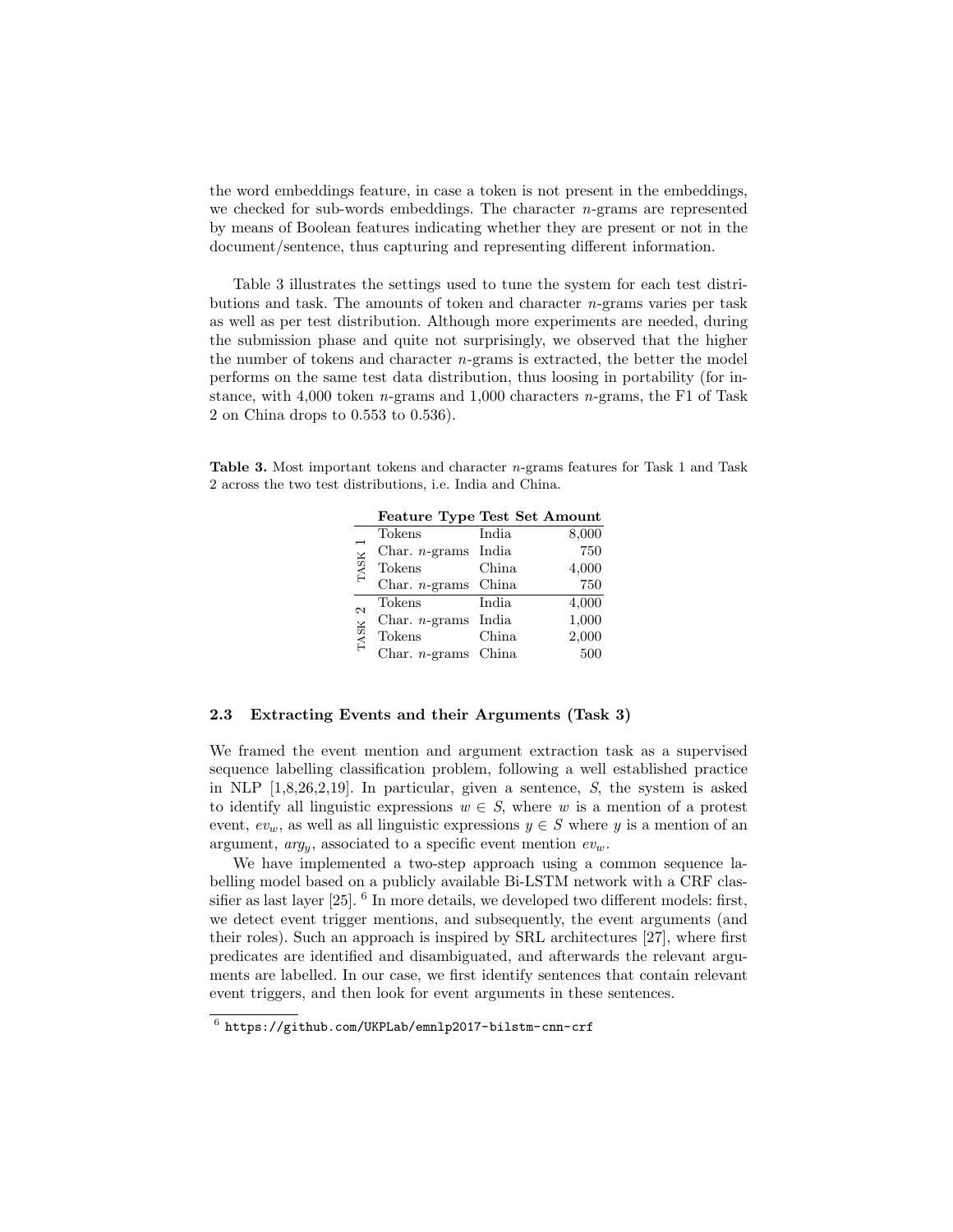We did not fine-tuned the hyperparameters, but followed the suggestions in [25,24] for sequence labelling tasks. In Table 4, we report the shared parameters of the networks for both tasks. The "LSTM Layers" refers separately to the number of forward and backward layers.

#### Table 4. System details

| $\mathbf{Parameters}$  | Value                     |
|------------------------|---------------------------|
| LSTM Layers            |                           |
| Units per layer        | 100                       |
| Optimizer              | Nadam                     |
| Gradient Normalisation | $\tau = 1$                |
| Dropout                | Variational, $(0.5, 0.5)$ |
| Batch size             |                           |

Training is stopped after 5 consecutive epochs with no improvements. Komninos and Manandhar ([11]) pre-trained word embeddings are used to initialize the ELMo embeddings [22] and fine-tune them with respect to the training data. The ELMo embeddings are used to enhance the network generalisation capabilities for event and argument detection over both test data distributions. As for the event trigger detection sub-task, the embedding representations are further concatenated with character-level embeddings [15], and parts-of-speech (POS) embeddings. POS tags have been obtained from the Stanford CoreNLP toolkit [16]. <sup>7</sup> This minimal set of features is further extended with embedding representations for dependency relations and event triggers for the argument detection sub-task. At test time, the protest event triggers are obtained from the event mentions model.

Both for the event trigger and argument detection sub-tasks, we have conducted five different runs to better asses the variability of the deep learning models due to random initialisations. At test time, we selected the model that obtained the best F1 scores on the development set out of the five runs.

# 3 Results on Test Data

In this section we illustrate the results for all three tasks <sup>8</sup>. Notice that for Task 3 the scores are cumulative for both event trigger and participant detection. For all tasks, the ranking is based on the average F1 of the systems on the two test distributions (i.e. India and China). Table 5 reports the results for each task and the corresponding rankings. For ease of comparison, we also report the distance from the best ranking system for each task expressed in differences in F1 scores.

<sup>7</sup> We used version 3.9.2

<sup>8</sup> Results and ranking were taken from the Codalab page of the ProtestNews Lab available at https://competitions.codalab.org/competitions/22349#results .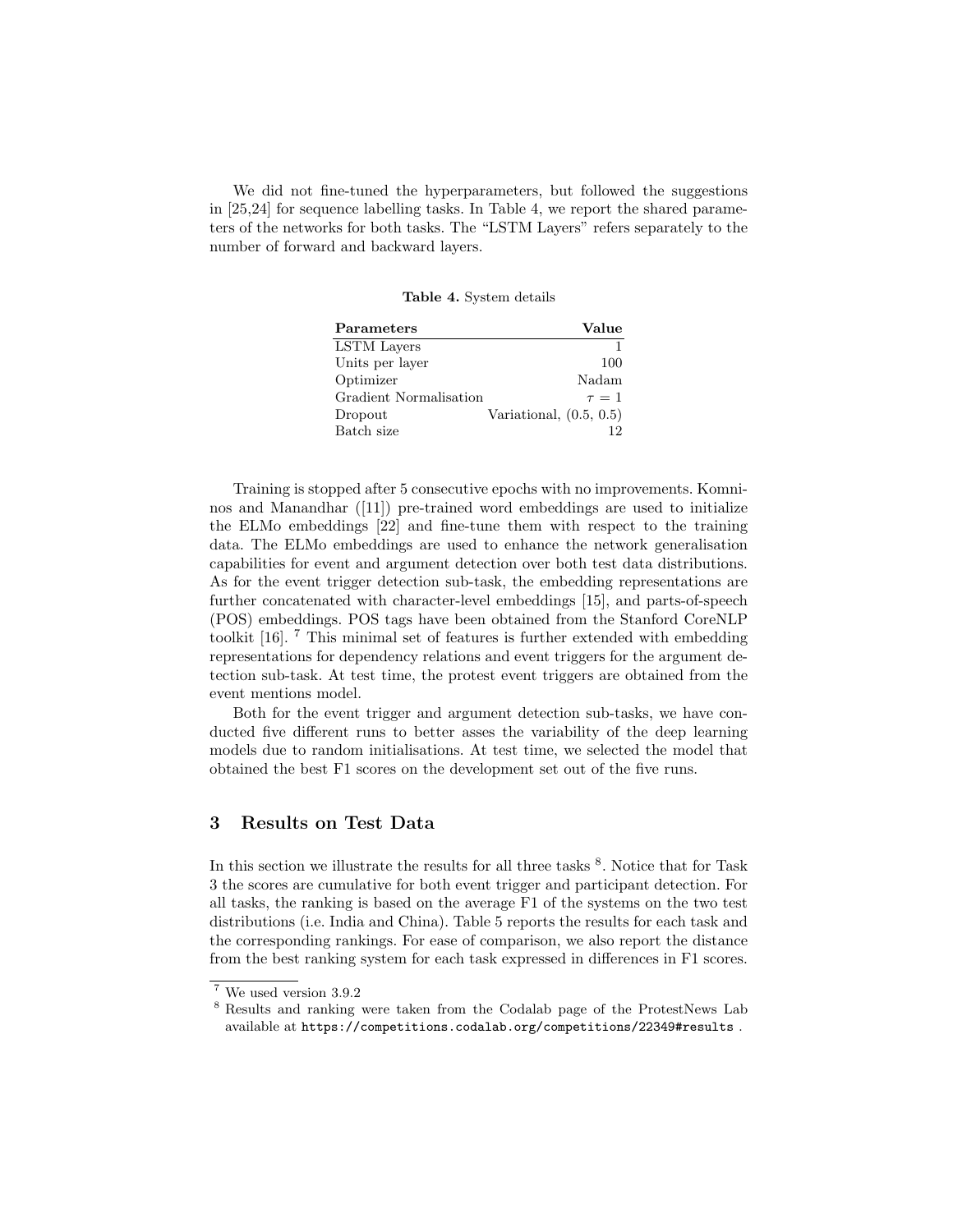Table 5. Results and ranking for Task 1, 2, and 3.

|        |        |       |       | Data set Task F1 score Avg. F1 Final Rank -1st |          |
|--------|--------|-------|-------|------------------------------------------------|----------|
| India  | Task 1 | 0.807 | 0.702 | 3                                              | $-0.044$ |
| China  | Task 1 | 0.597 |       |                                                |          |
| India. | Task 2 | 0.631 | 0.592 | 4                                              | $-0.062$ |
| China  | Task 2 | 0.553 |       |                                                |          |
| India. | Task 3 | 0.600 | 0.528 | 3                                              | $-0.039$ |
| China. | Task 3 | 0.456 |       |                                                |          |

Quite disappointingly, the drops against the China test data are not minimal, although with a pretty wide range. The minimal drop is on Task 2, where the system does not perform optimally on the India test data (F1 0.631). On the other hand, the largest drop is in Task 1, where the system looses 0.21 points in F1 when applied to the China data set. As for Task 3, the drop is still relevant (- 0.144 points). However, we also noticed that the results for Precision and Recall on the China are pretty well balanced  $(P = 0.492; R = 0.425)$ , indicating some robustness of the trained model.

#### 4 Data Analysis

To better understand the results of our systems for the three tasks, we have conducted an analysis of the data to highlight similarities and differences. Following recent work [23,13], we embrace the vision that corpora, even when on the same domain, are not monolithic entities but rather they are regions in a high dimensional space of latent factors, including topics, genres, writing styles, years of publication, among others, that express similarities and diversities. In particular, we have investigated to what extent the test sets of the three tasks occupy a similar (or different) portions of this space with respect to their corresponding training distributions. To do so, we used two metrics, the Jensen-Shannon (J-S) divergence and the out-of-vocabulary rate of tokens (OOV), that previous work in transfer learning [28] has shown to be particularly useful for this kind of analysis.

The J-S divergence assesses similarity between two probability distributions,  $q$  and  $r$  and is a smoothed, symmetric variant of the Kullback-Leibler divergence. On the other hand, the OOV rate can be used to assess the differences between data distributions, as it highlights the percentage of unknown tokens. All measures have been computed between the training data and the two test distributions, i.e. India and China. Results are reported on Table 6.

As the figures in Table 6 show the test distributions, India and China, can be seen as occupying pretty different portions of this variety of spaces. Not surprisingly, the China distributions are very different from their respective training ones, although with varying degrees. This variation in similarity, however, also affects the India test distributions, where the highest similarity is observed for Task 1 (0.922) and the lowest for Task 3 (0.703). The J-S scores show that the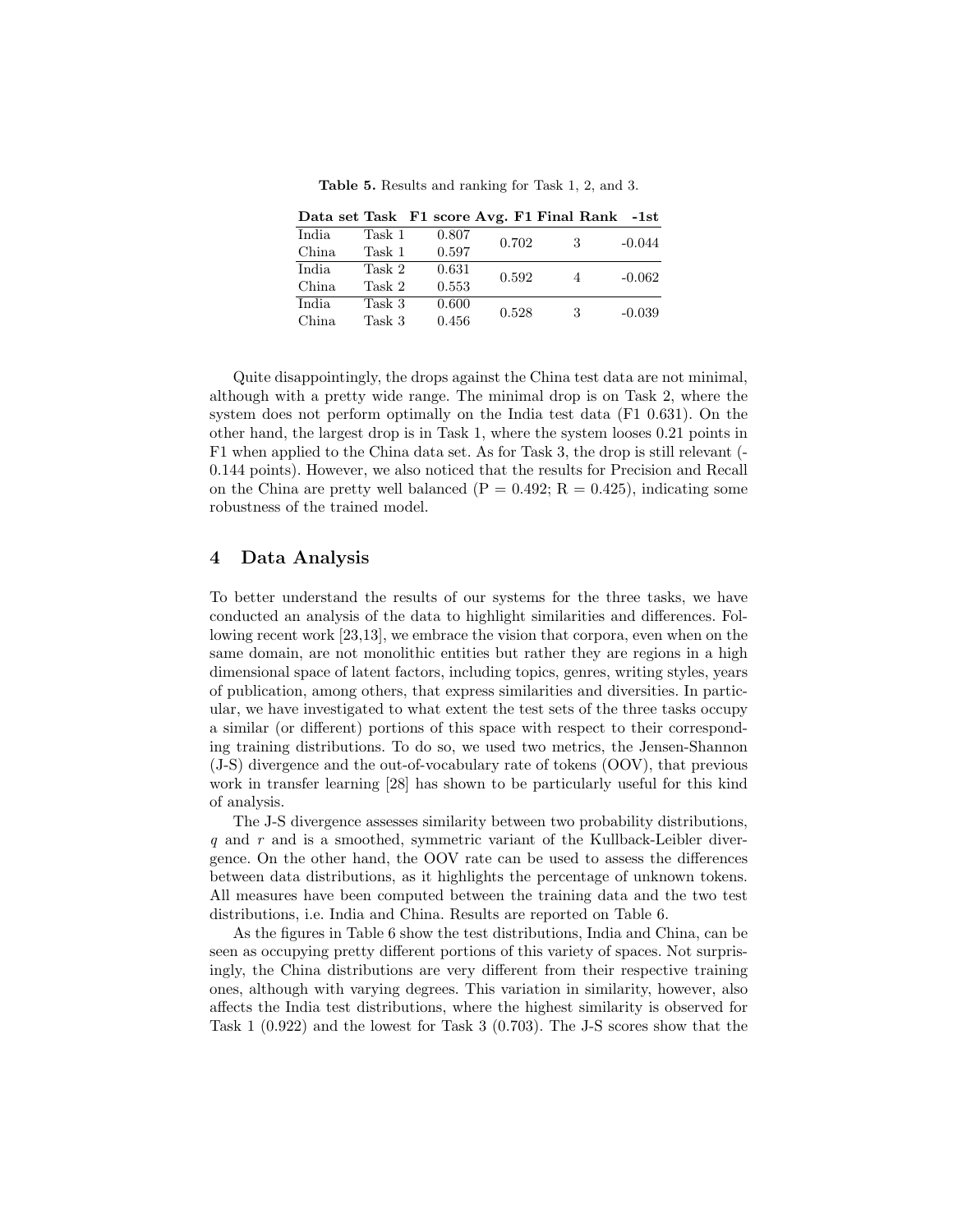Table 6. Similarity, J-S, and Diversity, OVV, between train and test distributions for all tasks

|                                                                                       | J-S |  | $\overline{OOV}$        |  |
|---------------------------------------------------------------------------------------|-----|--|-------------------------|--|
| Task                                                                                  |     |  | India China India China |  |
| Task 1 (Document Classification) $\boxed{0.922 \quad 0.822 \,   28.11\% \, 50.25\% }$ |     |  |                         |  |
|                                                                                       |     |  |                         |  |
|                                                                                       |     |  |                         |  |

test distributions for Task 3 and Task 2 are even more different than those for Task 1, indicating that the differences in performances of the models across the three tasks is subject to these variations in similarities. As a further support to this observation, we found that there is a positive significant correlation between the J-S similarity scores and the F1 values across the three tasks ( $\rho$ =0.901,  $p < .05$ ).

The OOV rates support the observations conducted with the J-S divergence. The OOV rates for the India test distributions are much lower then those compared to China, clearly signalling that there are strong lexical differences among the data sets. The OOV rate for India and China for Task 3 are much closer than those for Task 1 and 2, and still the differences in overall F1 scores for this task between the two test distributions is pretty large (F1 0.600 for India vs. F1 0.456 for China), suggesting that OOV is actually a less powerful predictor of differences in performance between data distributions. Indeed, we have found that there is a negative non significant correlation between OOV rates and the F1 scores across the tasks ( $\rho$ =-0.804,  $p$ >.05).

Finally, a further aspect to account for the behavior of the models concerns the proportion of the predictions. In particular, for Task 1 and 2 the proportions of the predictions in the two classes (protest  $vs.$  non-protest) are the same as in the training sets for the India data (i.e. in-domain), while they drop when applied to the China tests. In Task 3, the system predicts the same proportion of event triggers in both test distributions (0.90 event per sentence on India, and 0.95 event per sentence on China, respectively), although slightly lower than that observed in training. On the other hand, the proportions of predicted arguments per event are different: on the India data, they are in line with those of the training sets  $(2.51 \text{ vs. } 2.24 \text{ in training, respectively})$ , while they are lower in the China data (1.94 vs. 2.24 in training, respectively). These observations further indicate that the systems for Tasks 1 and 2 are more dependent on the training set, while the system for Task 3 appears to be more resilient to out-of-domain data.

## 5 Alternative Methods: What Did Not Work

In this section we briefly report on alternative methods that actually resulted to be detrimental for the performance with respect to the final settings. We mainly focused on changing strategies in modelling by using different algorithms and paradigms rather than attempting to extend the training materials.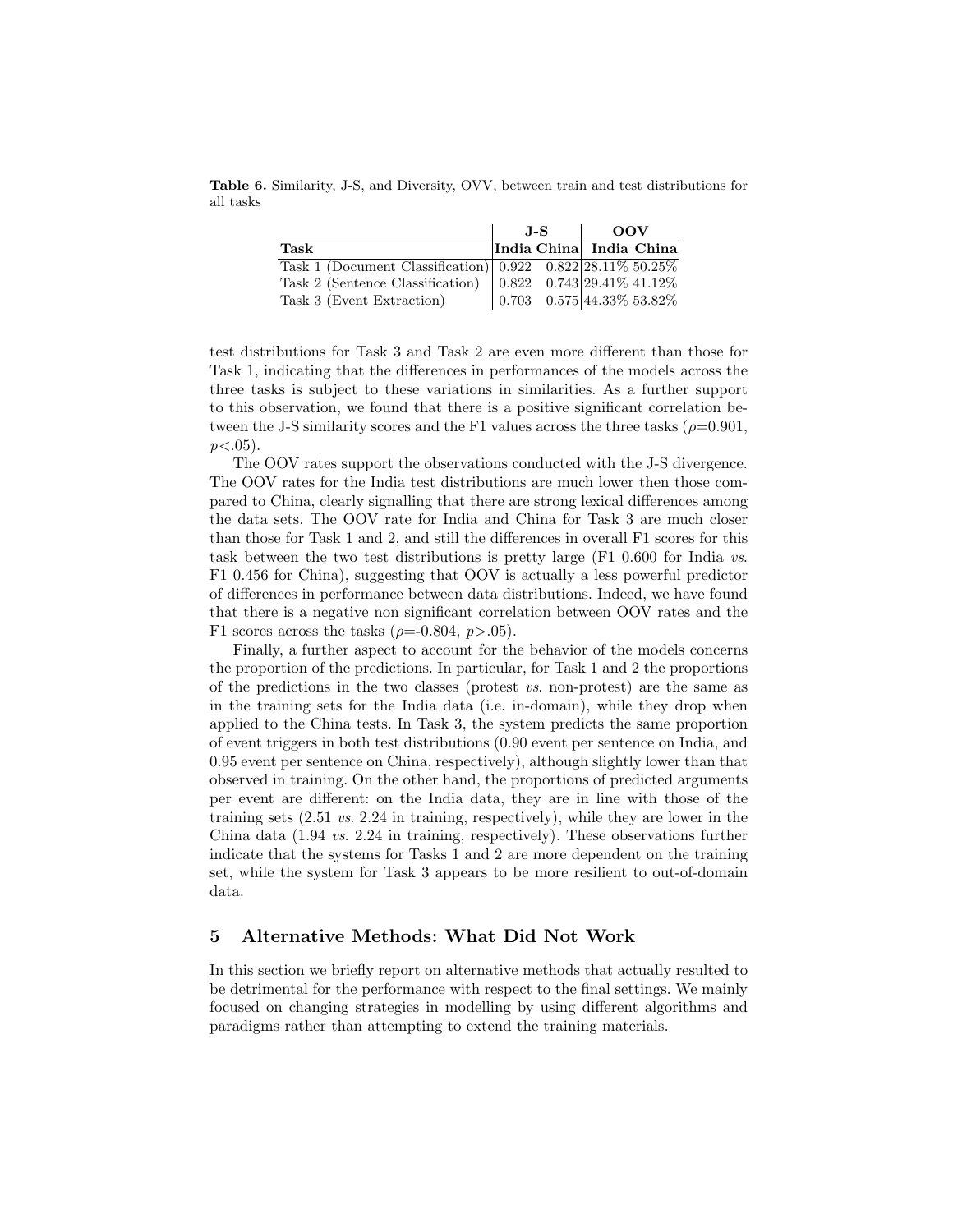Task 1 and 2 - Inductive Transfer Learning In an attempt to build a system that better generalizes across data sets, we tried exploiting recent advancements in transfer learning. Combining a fine-tuned language model with a classifier has been shown to be a sound strategy for classifying text [6]. We thus experimented with two pre-trained contextualized embedding models, ELMo [22,21] and BERT [4]. In both cases, we extracted fixed sentence representations and used them in combination with a linear SVM with the default hyper-parameters provided by the scikit-learn implementation [20]. With BERT, we obtain fixed representations by applying average pooling to the second-to-last hidden layer using the pre-trained BERT base model. For Task 1, we represented a document as the average of the sentence embeddings obtained by using ELMo or BERT. We used spaCy for splitting the document into sentences. We experimented with frozen and fine-tuned weights. We fine-tune the inner three layers with ELMo, while we started from the pre-trained base English model and trained it for 10,000 steps on the Indian training set with BERT. In this latter case, training data was assembled by combining the document and sentence training corpora. Finally, we also experimented with an ensemble model using both word and character n-grams and BERT embedding representations.

We obtained promising results on the development set, but, surprisingly, the performances dropped when applied to the test distributions ( $F1 = 0.466$  for ELMo, and  $F1 = 0.567$  for BERT, respectively). The ensemble model using both dense and sparse representations outperformed the simpler model by 0.1 F1 point.

Task 1 and 2 - Convolutional Neural Networks (CNN) It has been shown that character-level convolutional neural networks perform well in document and sentence classification tasks [31] and, being character based, these models are in theory not severely harmed by OOV words, thus making portability across test distributions less prone to errors. We experimented with the architecture described in [10], randomly initializing character embeddings, which are then passed as input to a stack of convolutional networks, with kernel sizes ranging from 3 to 7. As a regularization method, we use a 10% dropout [29]. Similarly to the use of the inductive transfer leaning approaches, good results on the development set were followed by very poor test results  $(F1 = 0.427)$ . As for this approach, we hypothesize that the training data is too small for effectively using randomly initialized embeddings, although character-based.

Task 1 and 2 - FastText We experimented with Facebook's FastText system, an an off-the-shelf supervised classifier [9]. We trained two versions of the system using different token n-grams representations (i.e. bigrams and trigrams), the wiki-news-300d-1M-subword.vec FastText embeddings with subwords for English, and varying learning rates (ranging from 0.1 up to 1.0). We fine tuned the learning rate against the development data. Pre-processing of the data is the same as the one used for the final system, namely lowercase and removal of special characters (e.g.  $\#$ ,  $*,$   $($ ,  $\ldots)$ ) and digits. When applied to the test data, the best model scored F1 0.608 We also observed that bigrams performs opti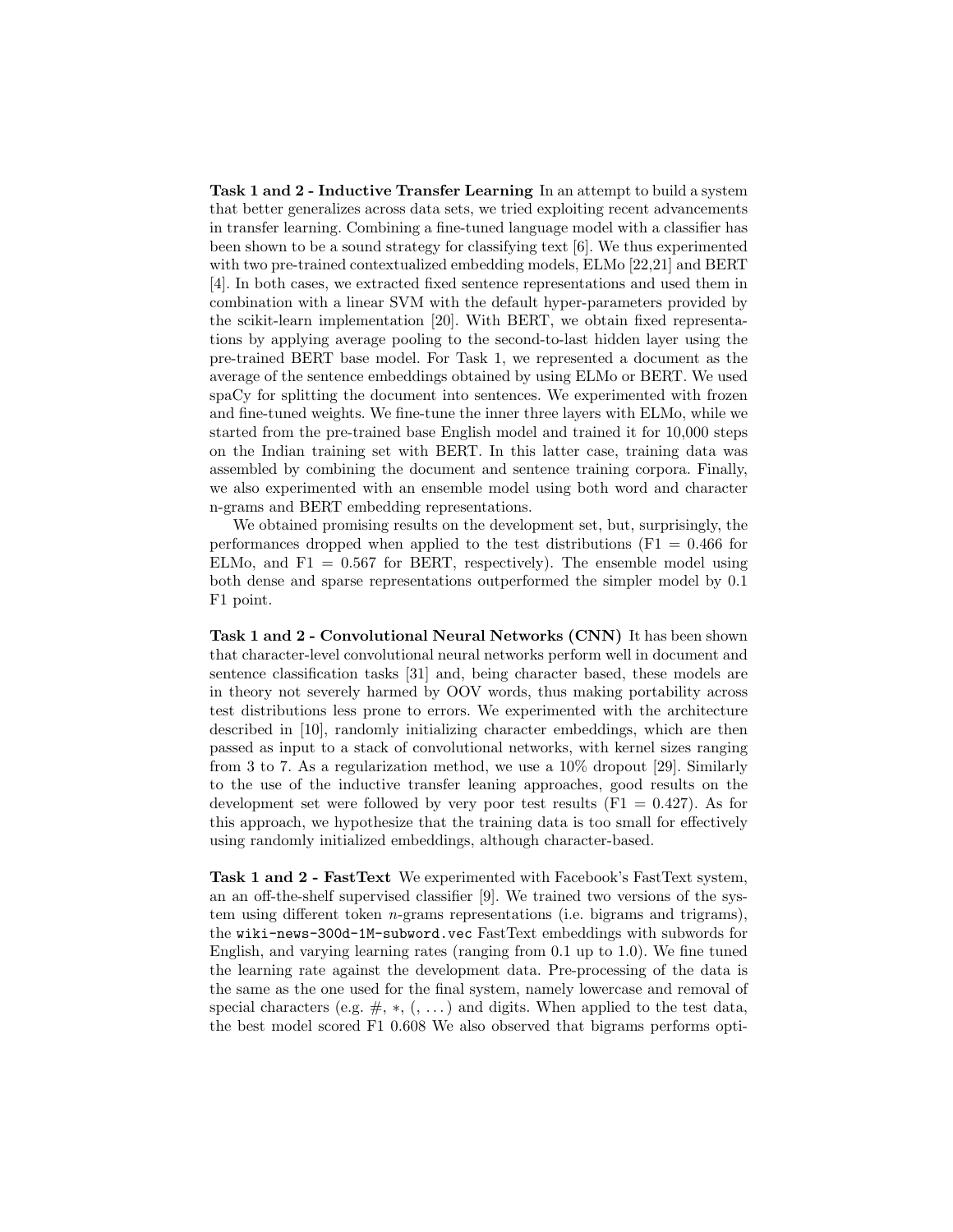mally for Task 1, regardless of the test distributions, while for Task 2, bigrams worked best for the in-domain test distributions, i.e. India, and trigrams for the out-of-domain one, i.e. China.

Task 3 - Multi-task Learning We investigated if a multi-task learning architecture, still based on the Bi-LSTM network, could be a viable solutions to improve the system performance and portability. Given the incompatibility of the Task 3 annotations with other existing corpora for event extraction (e.g. ACE and POLCON [14]), opted for a multi-task learning approach, as it has proven useful to address scarcity of labeled data. However, we adopted a slightly different strategy: rather than using an alternative tasks in support of our target task, e.g. semantic role labelling in support of opinion role labelling [17], we used an alternative data set annotated with different labels but targeting the same problem. We thus extracted all sentences annotated with Attack and Demonstrate events from the ACE corpus and used them as a support task in a multi-task learning setting. In this case, we achieved an averaged F1 of 0.517 for both test distributions, lower than 0.011 points than the final submitted system. On the positive side, however, we observed that the multi-task model obtains the best Precision score on the China test data (0.541), although at a large expense of Recall.

## 6 Conclusion and Future Work

Our contribution mainly focused on two aspects: a.) assess the most viable approach for each task at stake and maximize portability with limited efforts; b.) explain the limits of the trained models in terms of similarities and differences across training and test distributions rather than just limiting to technical aspects of the systems.

Task 1 and Task 2 have shown that a simple system can obtain competitive results in an unsupervised domain adaptation setting. This aspect is actually encouraging and triggers further investigation in this direction by focusing efforts on parameter optimisation. We also believe that the lack of any material for the out-of-domain distributions is a further challenge to take into account, as no fine tuning of the models on the target domain was actually possible. As far as we can put efforts into the development of maximally "generalisable" systems, the dependance of the models on the training materials remains high, thus posing the problem if we are not just modelling data sets rather than linguistic phenomena.

Task 3 has actually highlighted the contribution of both more complex architectures, such as a Bi-LSTM-CRF network, and contextualised embedding representations, such as ELMo. In this specific case, the trained model is able to predict a comparable amount of event triggers between the two test distributions, although it suffers on the argument sub-task, where less arguments are predicted for the out-of-domain data. Unfortunately, the evaluation format does not allow to quantify the losses per sub-task and per trained models.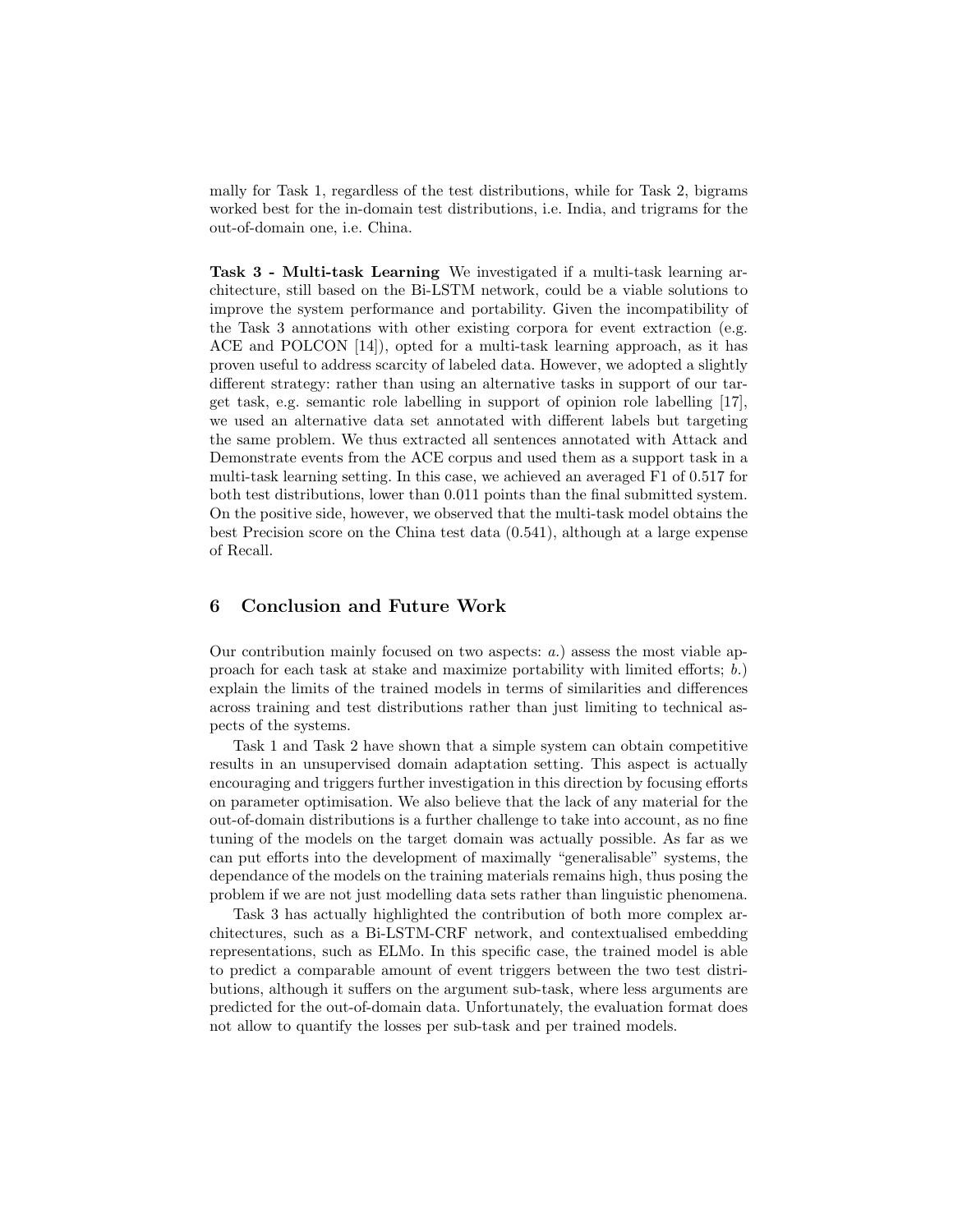Finally, the similarity and diversity measures (i.e. J-S divergence and OOV) resulted in useful tools to better understand the different behaviors of the systems on both test distributions. It is worth noticing how J-S similarity scores correlates with F1 scores of the trained models, suggesting that it could be possible to quantify, or predict, a margin loss of systems before applying them to out-of-domain test distributions and, consequently, take actions to minimize the losses.

### References

- 1. Ahn, D.: The stages of event extraction. In: Proceedings of the Workshop on Annotating and Reasoning about Time and Events. pp. 1–8. Association for Computational Linguistics (2006)
- 2. Bethard, S.: ClearTK-TimeML: A minimalist approach to TempEval 2013. In: Second Joint Conference on Lexical and Computational Semantics (\* SEM). vol. 2, pp. 10–14 (2013)
- 3. Bojanowski, P., Grave, E., Joulin, A., Mikolov, T.: Enriching word vectors with subword information. arXiv preprint arXiv:1607.04606 (2016)
- 4. Devlin, J., Chang, M.W., Lee, K., Toutanova, K.: Bert: Pre-training of deep bidirectional transformers for language understanding. arXiv preprint arXiv:1810.04805 (2018)
- 5. Glockner, M., Shwartz, V., Goldberg, Y.: Breaking nli systems with sentences that require simple lexical inferences. In: Proceedings of the 56th Annual Meeting of the Association for Computational Linguistics (Volume 2: Short Papers). pp. 650–655. Association for Computational Linguistics (2018), http://aclweb.org/ anthology/P18-2103
- 6. Howard, J., Ruder, S.: Universal language model fine-tuning for text classification. In: ACL (2018)
- 7. Hürriyetoğlu, A., Yörük, E., Yüret, D., Yoltar, C., Gürel, B., Duruşan, F., Mutlu, O.: A task set proposal for automatic protest information collection across multiple countries. In: Azzopardi, L., Stein, B., Fuhr, N., Mayr, P., Hauff, C., Hiemstra, D. (eds.) Advances in Information Retrieval. pp. 316–323. Springer International Publishing, Cham (2019)
- 8. Ji, H., Grishman, R.: Refining event extraction through cross-document inference. Proceedings of ACL-08: HLT pp. 254–262 (2008)
- 9. Joulin, A., Grave, E., Bojanowski, P., Mikolov, T.: Bag of tricks for efficient text classification. arXiv preprint arXiv:1607.01759 (2016)
- 10. Kim, Y.: Convolutional neural networks for sentence classification. In: EMNLP (2014)
- 11. Komninos, A., Manandhar, S.: Dependency based embeddings for sentence classification tasks. In: Proceedings of the 2016 Conference of the North American Chapter of the Association for Computational Linguistics: Human Language Technologies. pp. 1490–1500 (2016)
- 12. Lake, B.M., Baroni, M.: Still not systematic after all these years: On the compositional skills of sequence-to-sequence recurrent networks. arXiv preprint arXiv:1711.00350 (2017)
- 13. Liakata, M., Saha, S., Dobnik, S., Batchelor, C., Rebholz-Schuhmann, D.: Automatic recognition of conceptualization zones in scientific articles and two life science applications. Bioinformatics 28(7), 991–1000 (Apr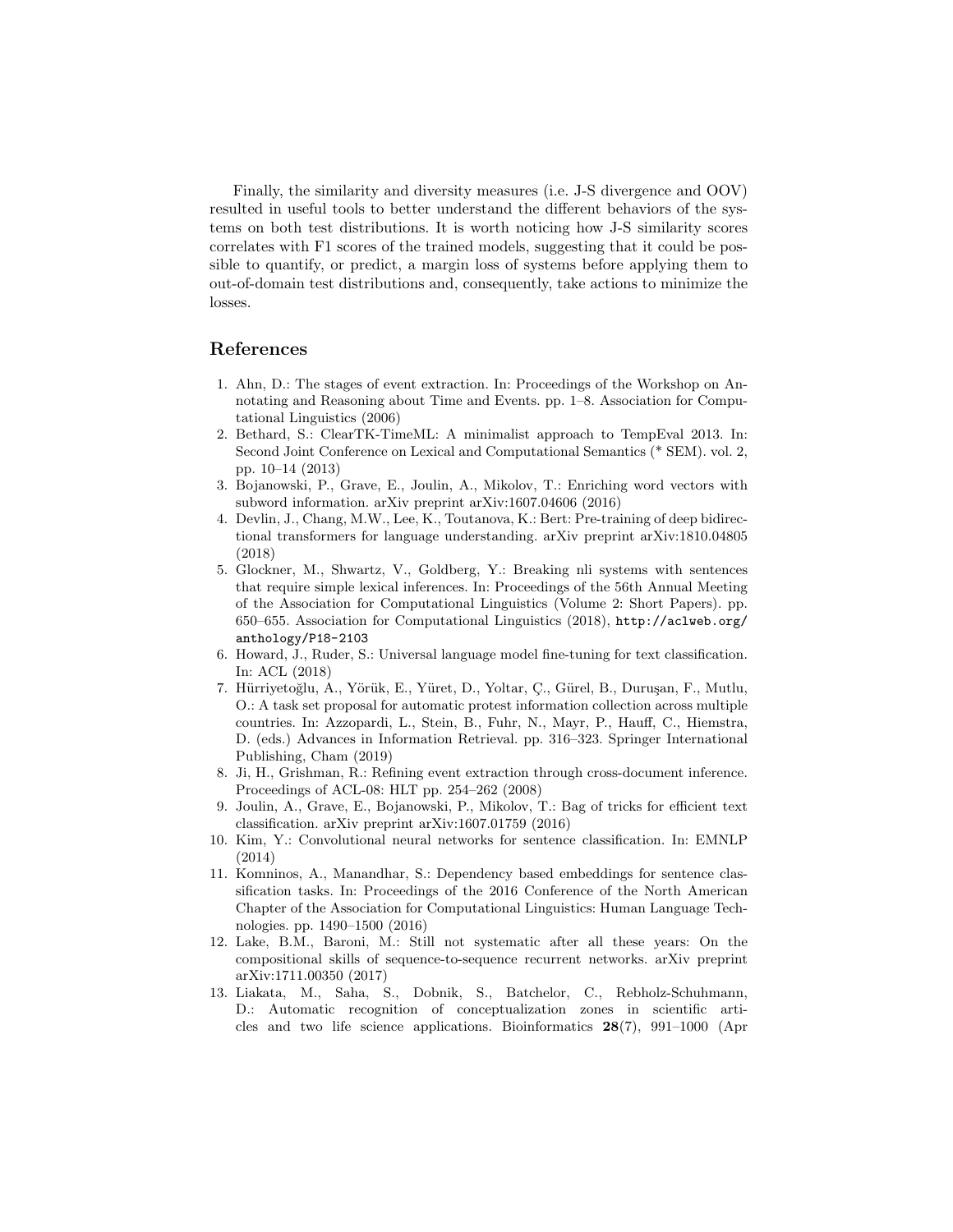2012). https://doi.org/10.1093/bioinformatics/bts071, http://dx.doi.org/10. 1093/bioinformatics/bts071

- 14. Lorenzini, J., Makarov, P., Kriesi, H., Wueest, B.: Towards a dataset of automatically coded protest events from english-language newswire documents. In: Paper presented at the Amsterdam Text Analysis Conference (2016)
- 15. Ma, X., Hovy, E.: End-to-end sequence labeling via bi-directional lstm-cnns-crf. arXiv preprint arXiv:1603.01354 (2016)
- 16. Manning, C., Surdeanu, M., Bauer, J., Finkel, J., Bethard, S., McClosky, D.: The Stanford CoreNLP Natural Language Processing Toolkit. In: Proceedings of the 52nd Annual Meeting of the Association for Computational Linguistics. System Demonstrations. pp. 55–60 (2014)
- 17. Marasović, A., Frank, A.: SRL4ORL: Improving opinion role labeling using multi-task learning with semantic role labeling. In: Proceedings of the 2018 Conference of the North American Chapter of the Association for Computational Linguistics: Human Language Technologies, Volume 1 (Long Papers). pp. 583–594. Association for Computational Linguistics, New Orleans, Louisiana (Jun 2018). https://doi.org/10.18653/v1/N18-1054, https://www.aclweb.org/ anthology/N18-1054
- 18. Montani, J.P.: Tuwienkbs at germeval 2018: German abusive tweet detection. In: 14th Conference on Natural Language Processing KONVENS 2018. p. 45 (2018)
- 19. Nguyen, T.H., Grishman, R.: Event detection and domain adaptation with convolutional neural networks. In: Proceedings of the 53rd Annual Meeting of the Association for Computational Linguistics and the 7th International Joint Conference on Natural Language Processing (Volume 2: Short Papers). vol. 2, pp. 365–371 (2015)
- 20. Pedregosa, F., Varoquaux, G., Gramfort, A., Michel, V., Thirion, B., Grisel, O., Blondel, M., Prettenhofer, P., Weiss, R., Dubourg, V., et al.: Scikit-learn: Machine learning in python. Journal of machine learning research 12(Oct), 2825–2830 (2011)
- 21. Peters, M., Ruder, S., Smith, N.A.: To tune or not to tune? adapting pretrained representations to diverse tasks. arXiv preprint arXiv:1903.05987 (2019)
- 22. Peters, M.E., Neumann, M., Iyyer, M., Gardner, M., Clark, C., Lee, K., Zettlemoyer, L.: Deep contextualized word representations. In: Proc. of NAACL (2018)
- 23. Plank, B., Van Noord, G.: Effective measures of domain similarity for parsing. In: Proceedings of the 49th Annual Meeting of the Association for Computational Linguistics: Human Language Technologies-Volume 1. pp. 1566–1576. Association for Computational Linguistics (2011)
- 24. Reimers, N., Gurevych, I.: Optimal hyperparameters for deep lstm-networks for sequence labeling tasks. CoRR abs/1707.06799 (2017), http://arxiv.org/abs/ 1707.06799
- 25. Reimers, N., Gurevych, I.: Reporting score distributions makes a difference: Performance study of lstm-networks for sequence tagging. In: Proceedings of the 2017 Conference on Empirical Methods in Natural Language Processing. pp. 338– 348. Association for Computational Linguistics, Copenhagen, Denmark (September 2017), https://www.aclweb.org/anthology/D17-1035
- 26. Ritter, A., Etzioni, O., Clark, S., et al.: Open domain event extraction from twitter. In: Proceedings of the 18th ACM SIGKDD international conference on Knowledge discovery and data mining. pp. 1104–1112. ACM (2012)
- 27. Roth, M., Lapata, M.: Neural semantic role labeling with dependency path embeddings. In: Proceedings of the 54th Annual Meeting of the